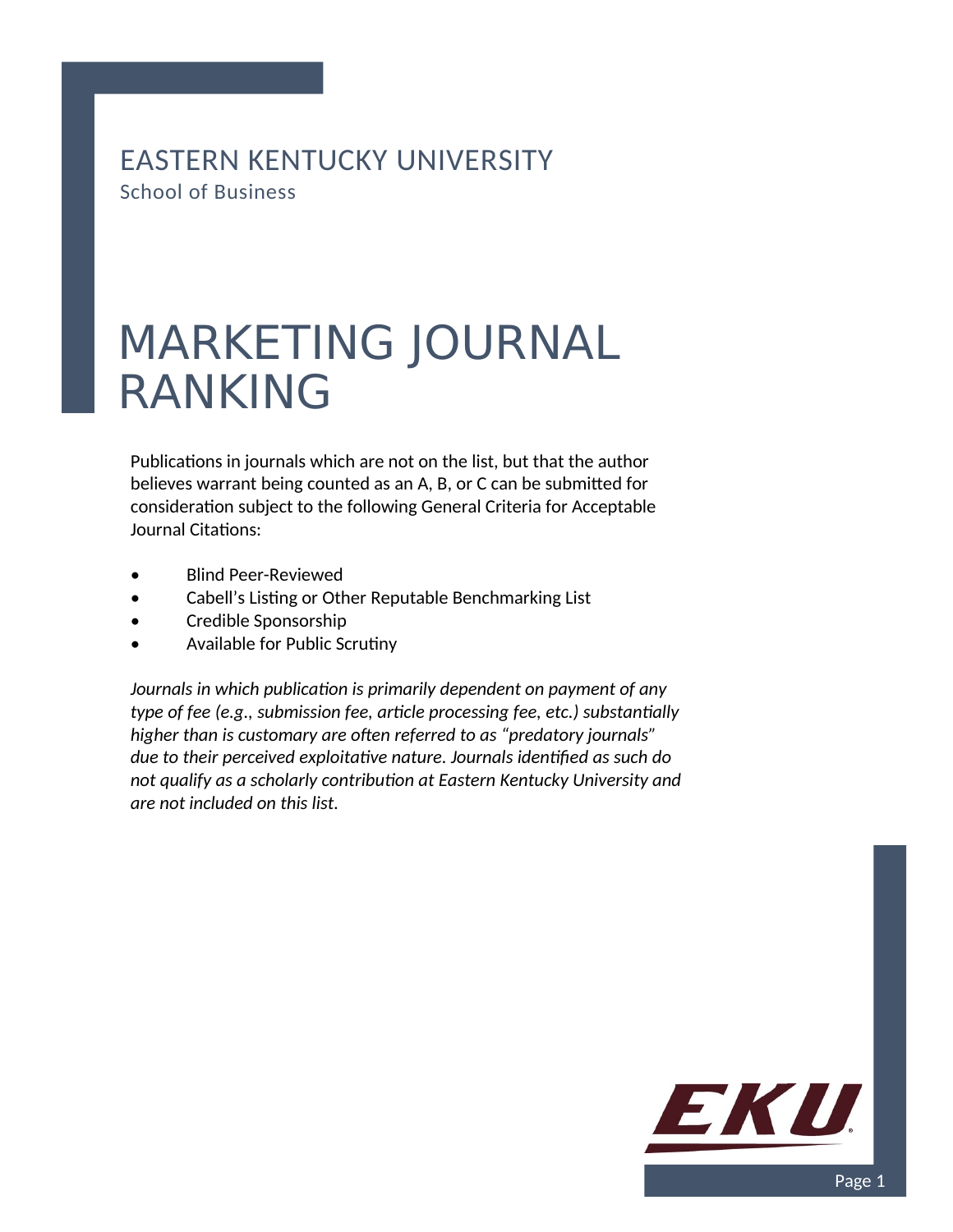## Level A

- Academy of Marketing Science Review
- California Management Review
- European Journal of Marketing
- Harvard Business Review
- Industrial Marketing Management
- International Journal of Research in Marketing
- Journal of Advertising
- Journal of Advertising Research
- Journal of Applied Psychology
- Journal of Business Research
- Journal of Consumer Marketing
- Journal of Consumer Psychology
- Journal of Consumer Research
- Journal of International Business Studies
- Journal of International Marketing
- Journal of Marketing
- Journal of Personal Selling and Sales Management
- Journal of Public Policy and Marketing
- Journal of Retailing
- Journal of Service Research
- Journal of the Academy of Marketing Science
- Management Science
- Marketing Letters
- Marketing Science
- Organizational Behavior and Human Decision Processes
- Psychology and Marketing
- Sloan Management Review

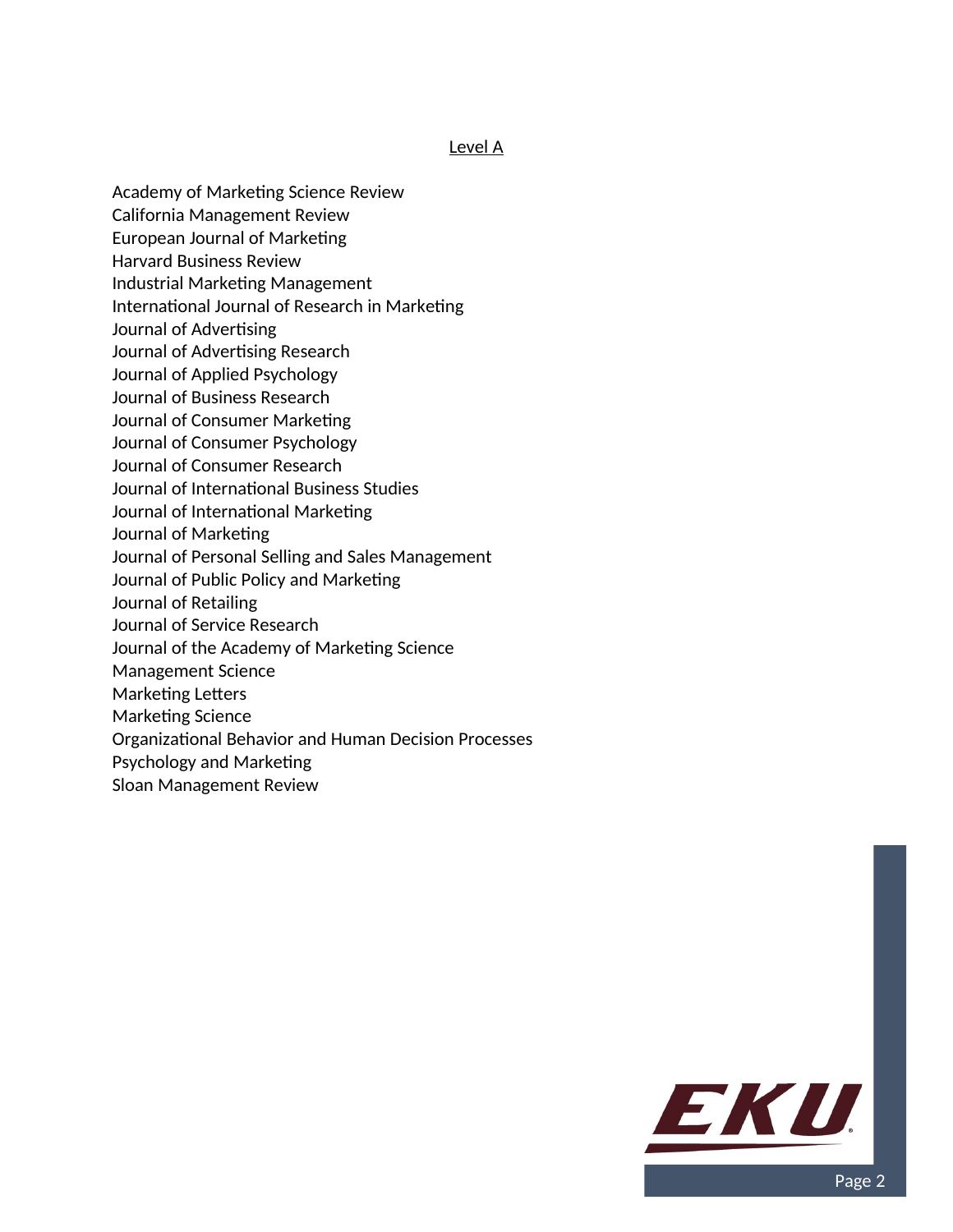## Level B

Academy of Entrepreneurship Journal Annals of Tourism Research Business Education Forum Business Ethics Quarterly Business Horizons Consumption, Markets & Culture Decision Sciences European Business Review Health Marketing Quarterly International Business Review International Journal of Market Research International Marketing Review Internet Research Journal for Advancement of Marketing Education Journal of Advertising Education Journal of Applied Business Research Journal of Applied Case Research Journal of Brand Management Journal of Business and Entrepreneurship Journal of Business and Industrial Marketing Journal of Business and Management Journal of Business and Psychology Journal of Business Ethics Journal of Business Ethics Education Journal of Business in Developing Nations Journal of Business Logistics Journal of Business Strategies Journal of Business-to-Business Marketing Journal of Consumer Affairs Journal of Consumer Policy Journal of Economic Computation and Economic Cybernetics Studies and Research Journal of Economic Psychology Journal of Education for Business Journal of Further and Higher Education Journal of Global Marketing

Journal of Health and Human Services Administration Journal of Health Care Marketing Journal of International Consumer Marketing Journal of Internet Commerce Journal of Macromarketing Journal of Management and Marketing Research Journal of Marketing Channels Journal of Marketing Education Journal of Marketing Research Journal of Marketing Theory and Practice Journal of Nonprofit & Public Sector Marketing Journal of Organizational and End User Computing Journal of Product and Brand Management Journal of Product Innovation Management Journal of Promotion Management Journal of Research in Business Education Journal of Retailing and Consumer Services Journal of Selling Journal of Services Marketing Journal of Small Business Management Journal of Strategic Marketing Journal of Teaching in International Business Journal of Teaching in International Business Journal of Travel & Tourism Marketing Journal of Travel Research Management Research Review Managing Service Quality Marketing Education Review Marketing Management Journal Marketing Theory Psychological Bulletin Quantitative Marketing and Economics SAGE Research Methods Cases Services Marketing Quarterly Sport Marketing Quarterly